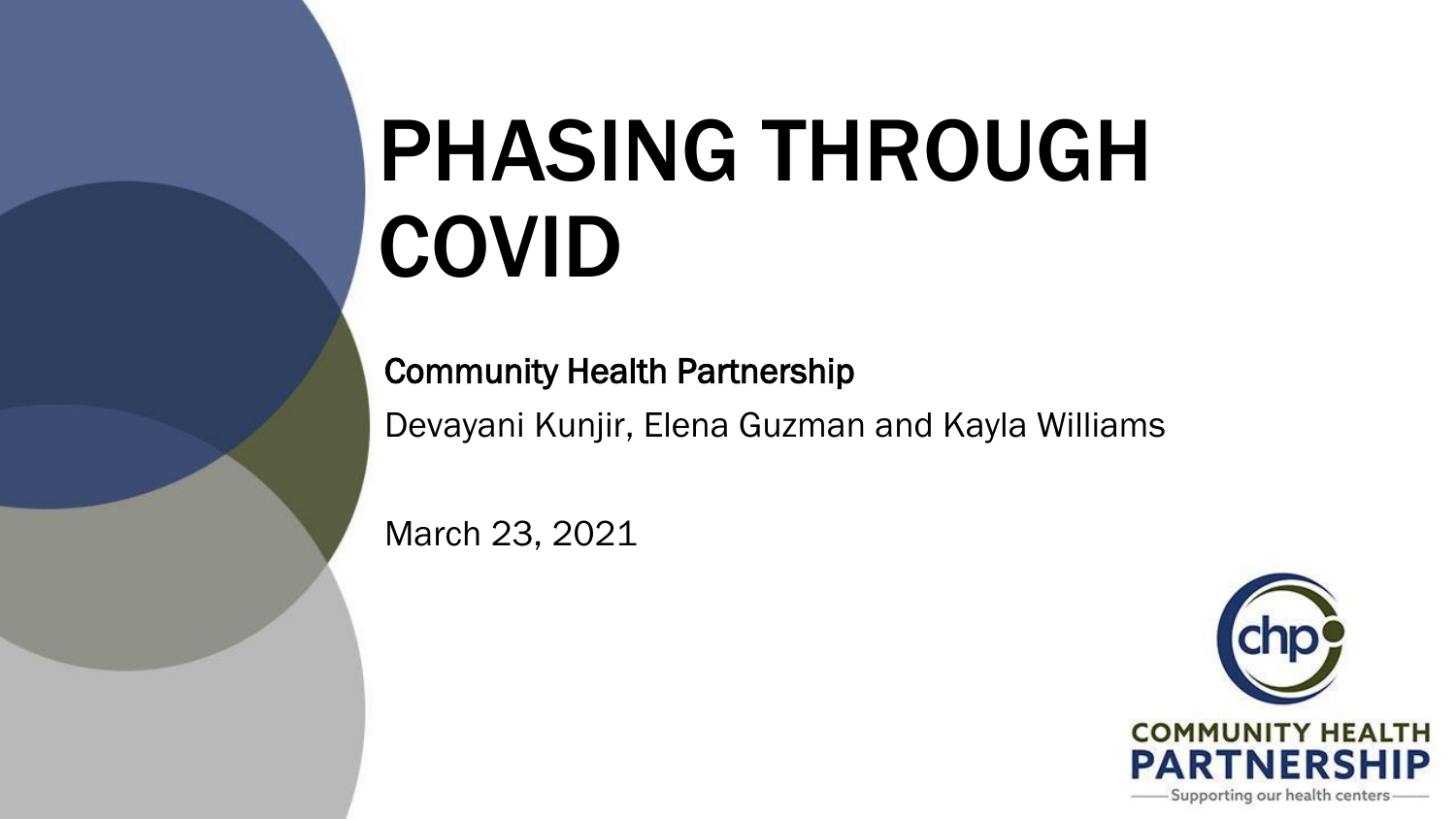#### Our Desired Future for PHASE/TC3

VISION: To advance equity in healthcare by expanding our capacity to collect and use more granular health disparity data to improve the health outcomes for patients with chronic conditions and scale it to preventive screening metrics.



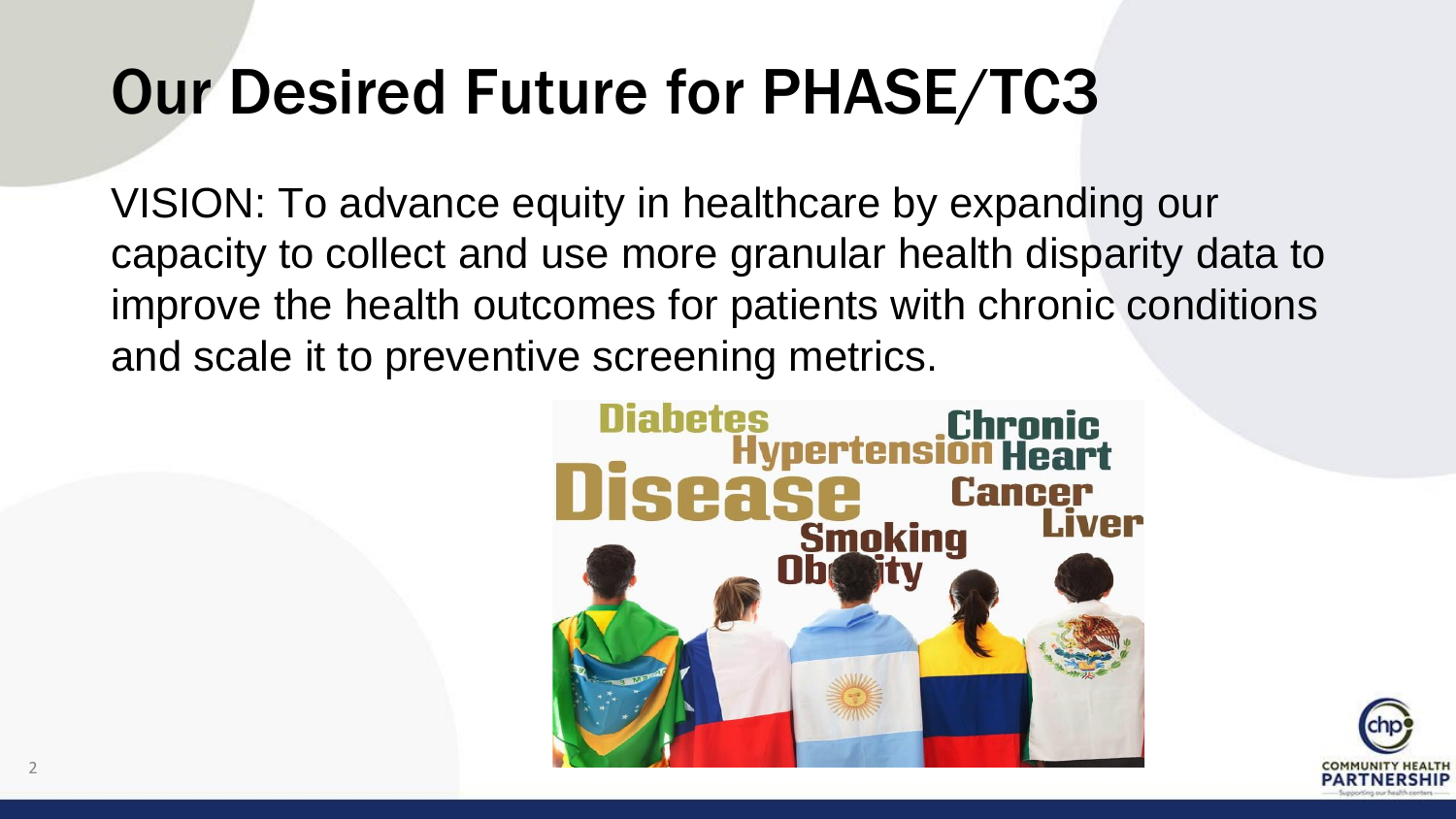#### Our Desired Future for PHASE/TC3

NEW AIM: By March 31, 2022 CHP will identify, track, and stratify data by race/ethnicity, language, or socioeconomic status to understand potential health disparities, the impact of telehealth visits for PHASE patients, and use of this data to advance health equity and leverage key community partnerships that address social determinants of health.

By March 31, 2022 CHP will create a system that would allow timely collection of high-quality data

1) To better understand the disparities among PHASE patients with respect to demographic characteristics such as age, race, ethnicity, socioeconomic background, housing, and access to health coverage.

2) To evaluate telehealth access, utilization patterns and impact among PHASE patients

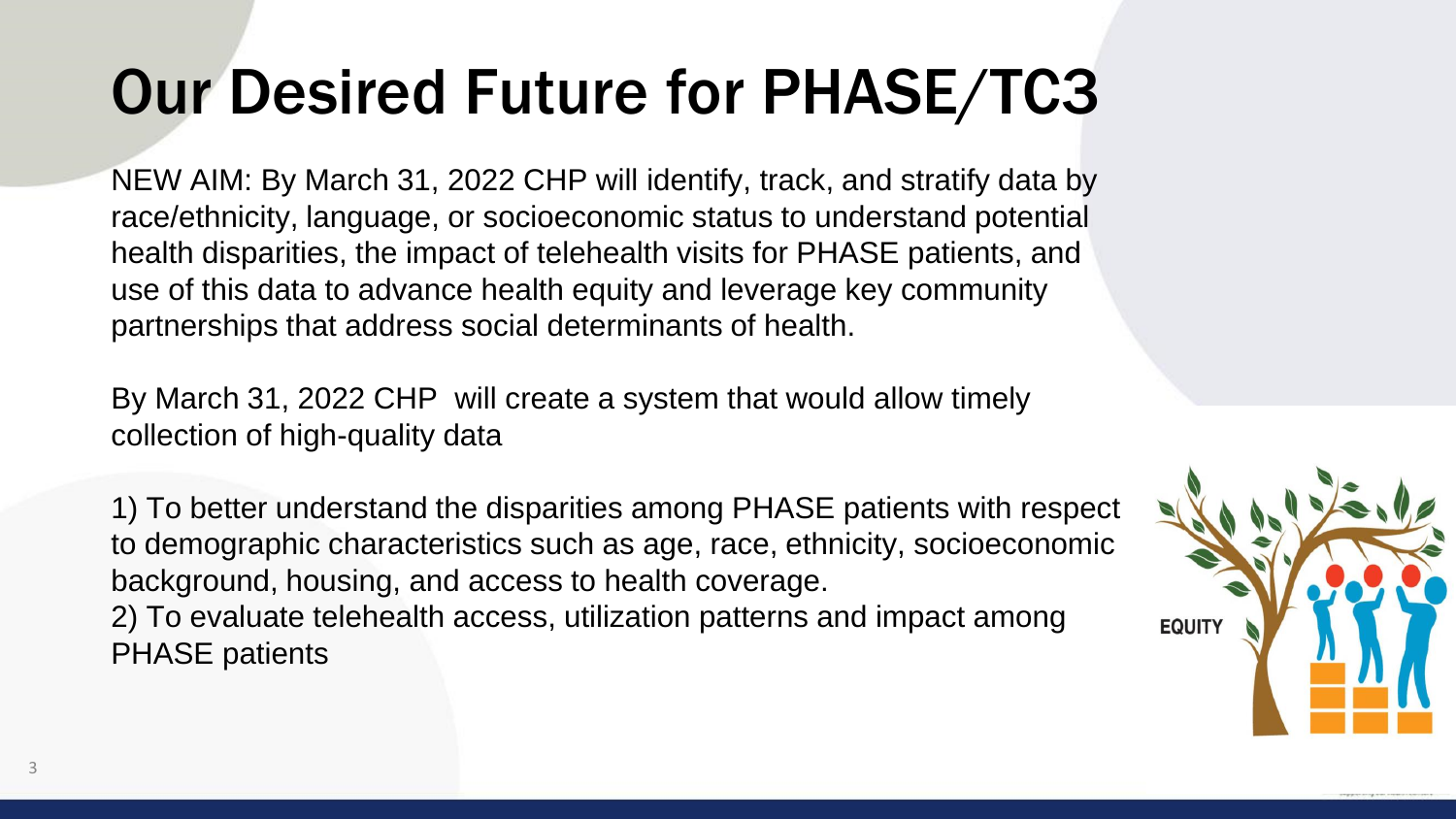### Why It's Not **Possible Now**

- Focus on COVID makes it difficult to engage community health center members
- Decrease in patient visits due to sheltering in place/fear to come into the clinic for an in-person visit
- Shared vision by CHP's Board of Directors to expand CHPs role to collect and use patient level and demographic data to address health inequities

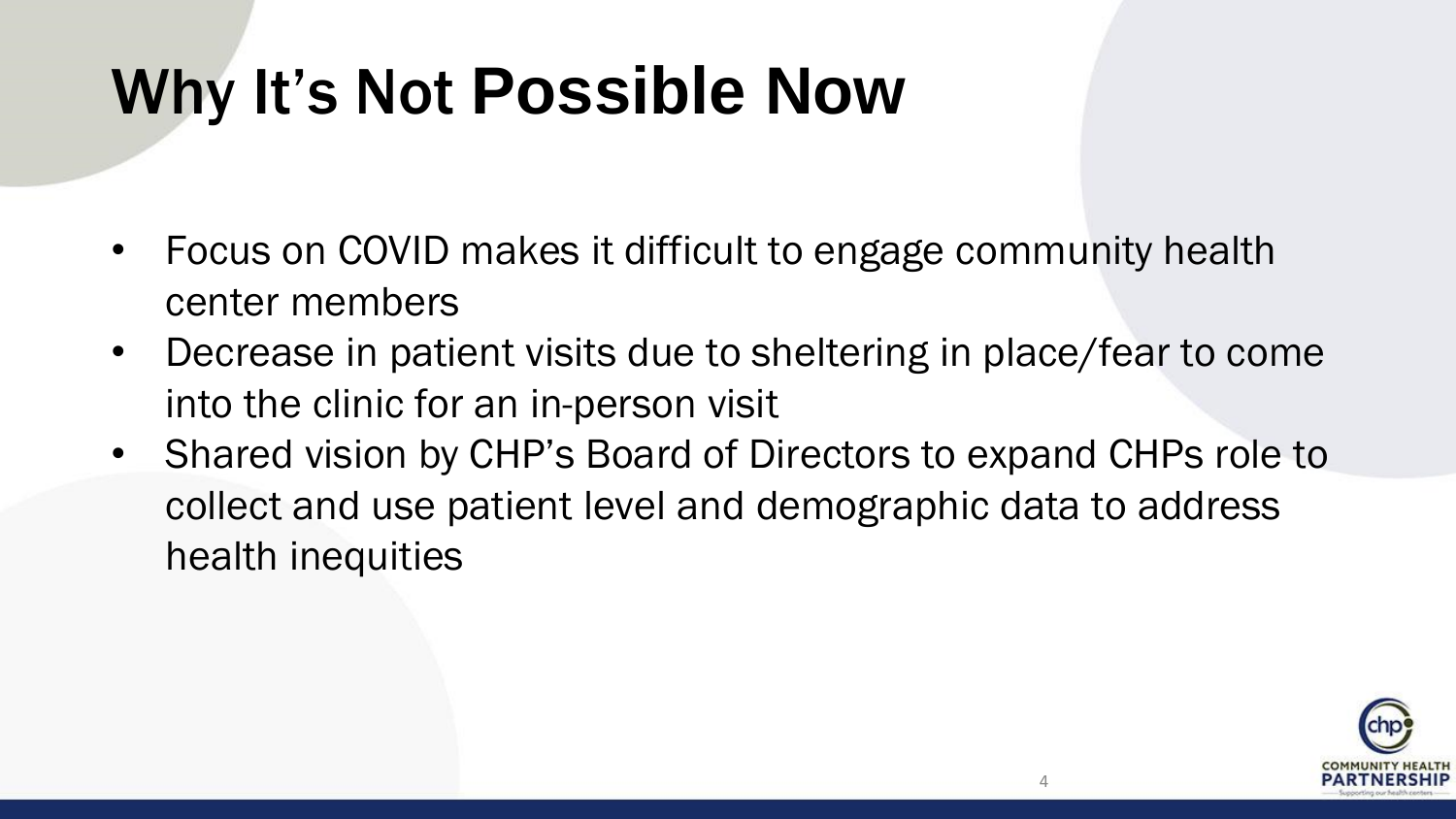#### Learnings that Will Inform Our Desired Future

#### **Bright Spots/Accomplishments**

- Initiated health disparity data reporting
- Overall consortium performance showed an improvement in Diabetes poor control (>9% or no test)
- Data committee approved integration of PHASE metrics into consortium dashboard for CY 2021



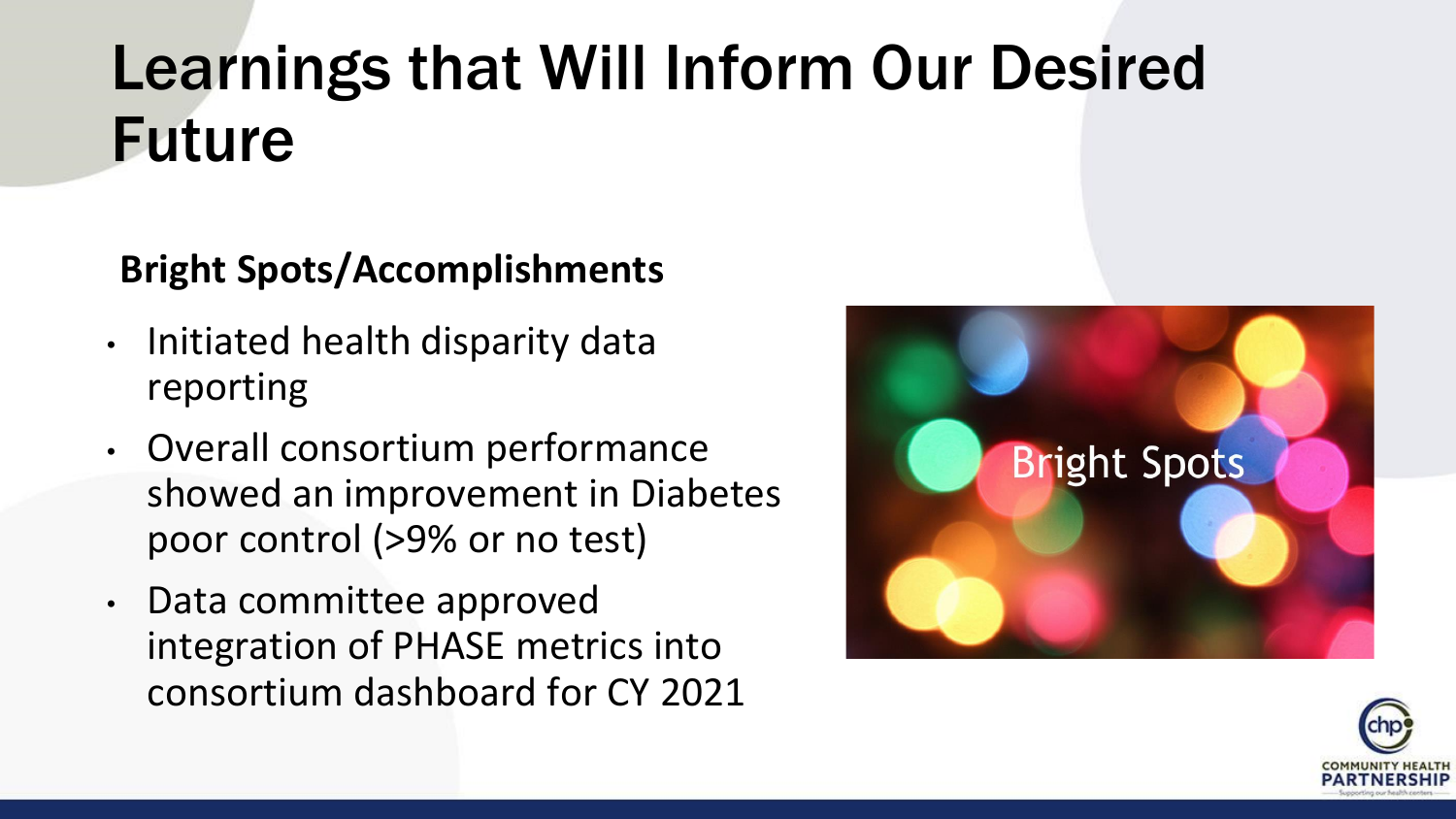#### Learnings that Will Inform Our Desired Future



Activities We will Keep Doing Based on Learnings

- Established data governance & QI infrastructure
- Telehealth project focused on monitoring telehealth patterns and experience for PHASE patient population
- Mechanism to share data and communicate clinical performance and QI accomplishments that have results in positive impacts to CHCs patient populations

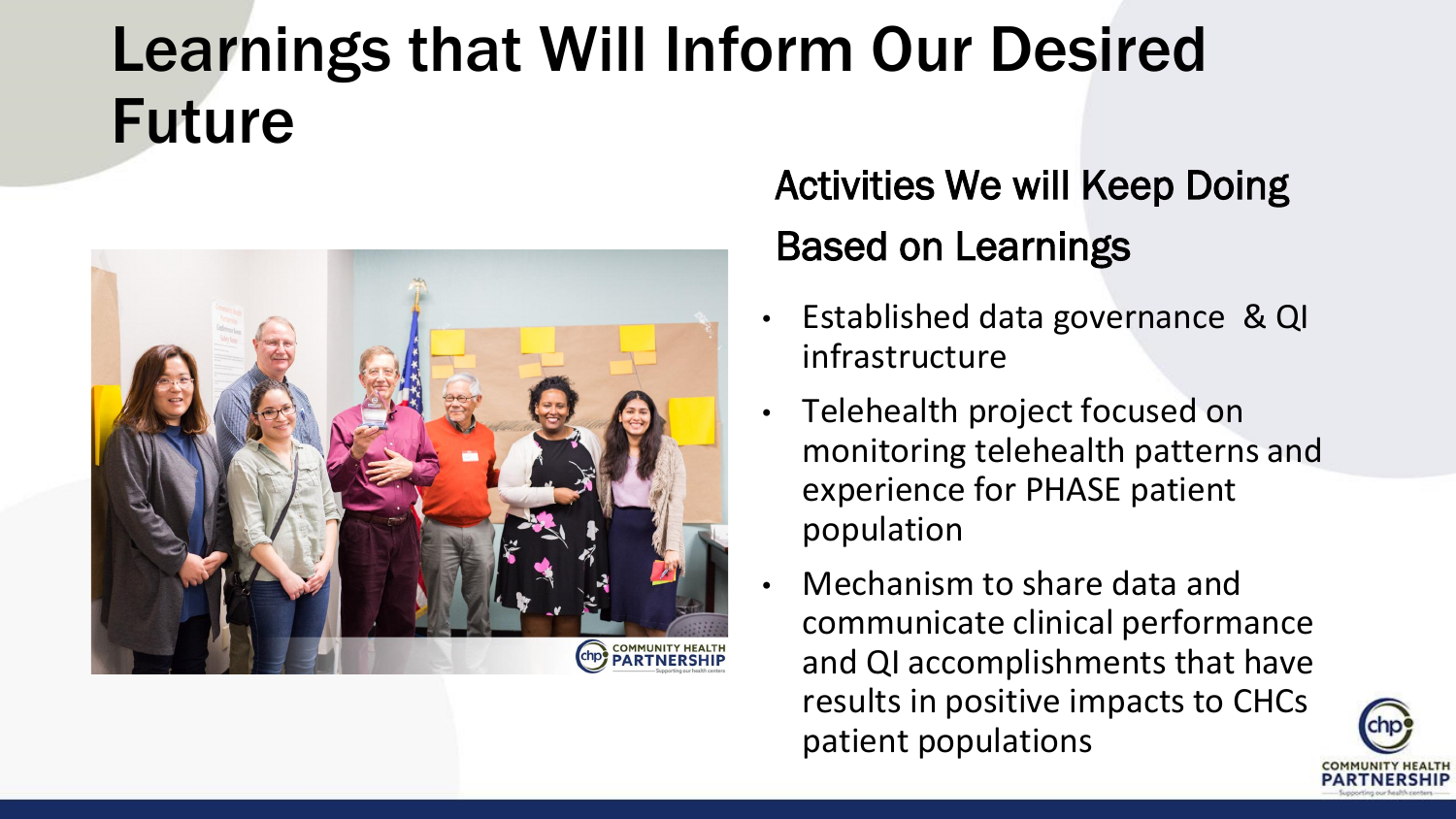#### What Else is Possible?

- Pilot integration of one clinic's EMR data to collect more granular disparity data
- Collaborate with the health plan on a specific diabetic or hypertension health disparity metric for a specific MediCal patient population that will result in improved patient outcome and financial incentive for the CHCs



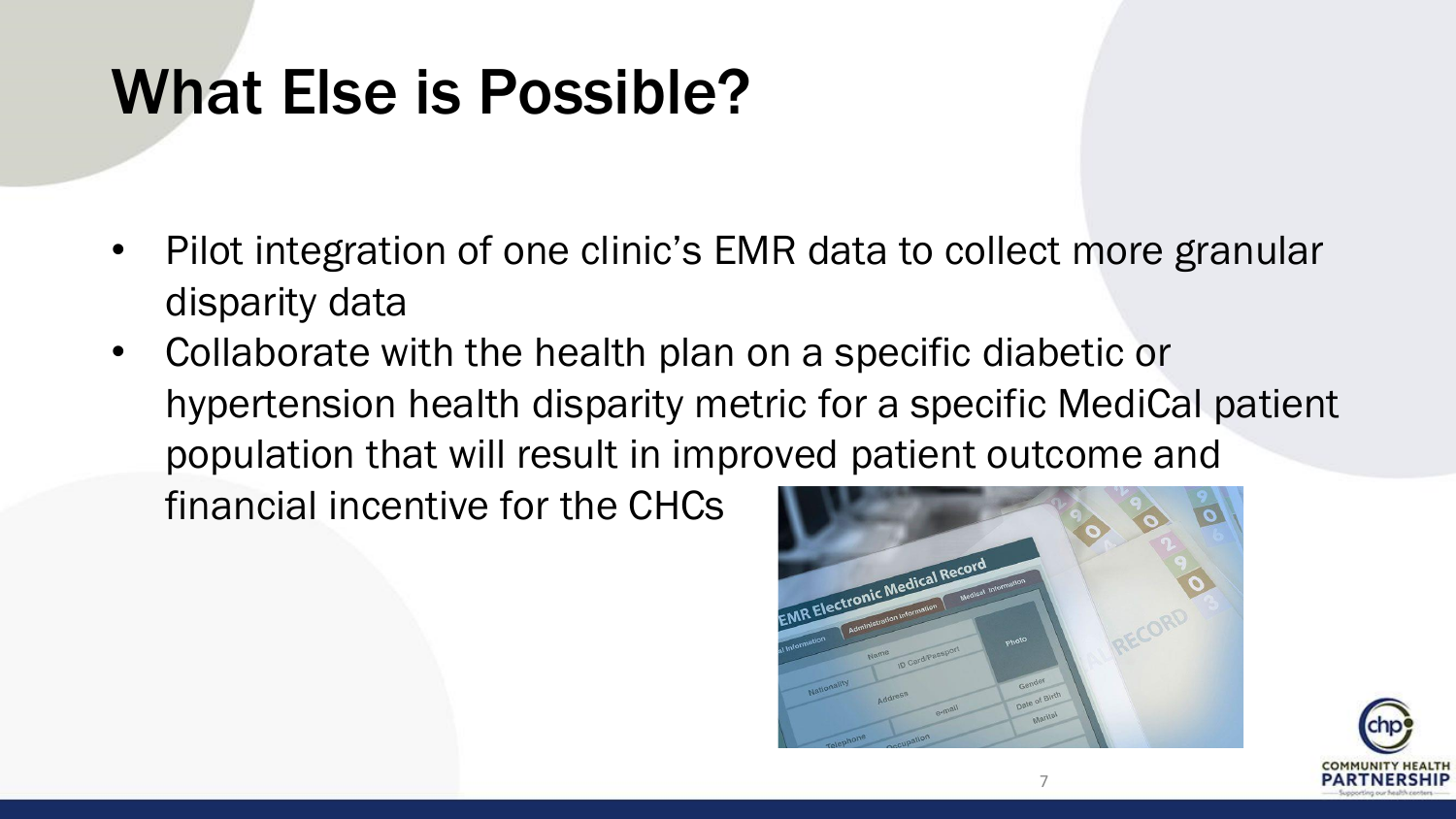#### Benefits of Achieving Desired Future

*Thank you so much for taking on this pilot to test the HbA1C drive through. My hope based on the feedback thus far is that we will hone a procedure that will be pleasing to our patients and feasible for our staff and provide our clinical team with data to support our patients with diabetes to achieve control over their chronic condition. ~ Quote from PPMM's Associate Medical Director*

*The CMO had a patient come who had a visit to the ER because of a cardiovascular event. She said it was good to have the PHASE protocol to put the patient on, and nice to know that she might have helped prevent an acute cardiac event and avoided a future emergency. She said the benefit is that we have studies to show that the protocol works and helps save lives. ~ Quote from AACI's QI Manager*

- Identification of innovative strategies and patient centered interventions that are effective in improving the health outcomes of patients with chronic conditions by using data to improve health disparities
- Benefits patients, staff, and the community

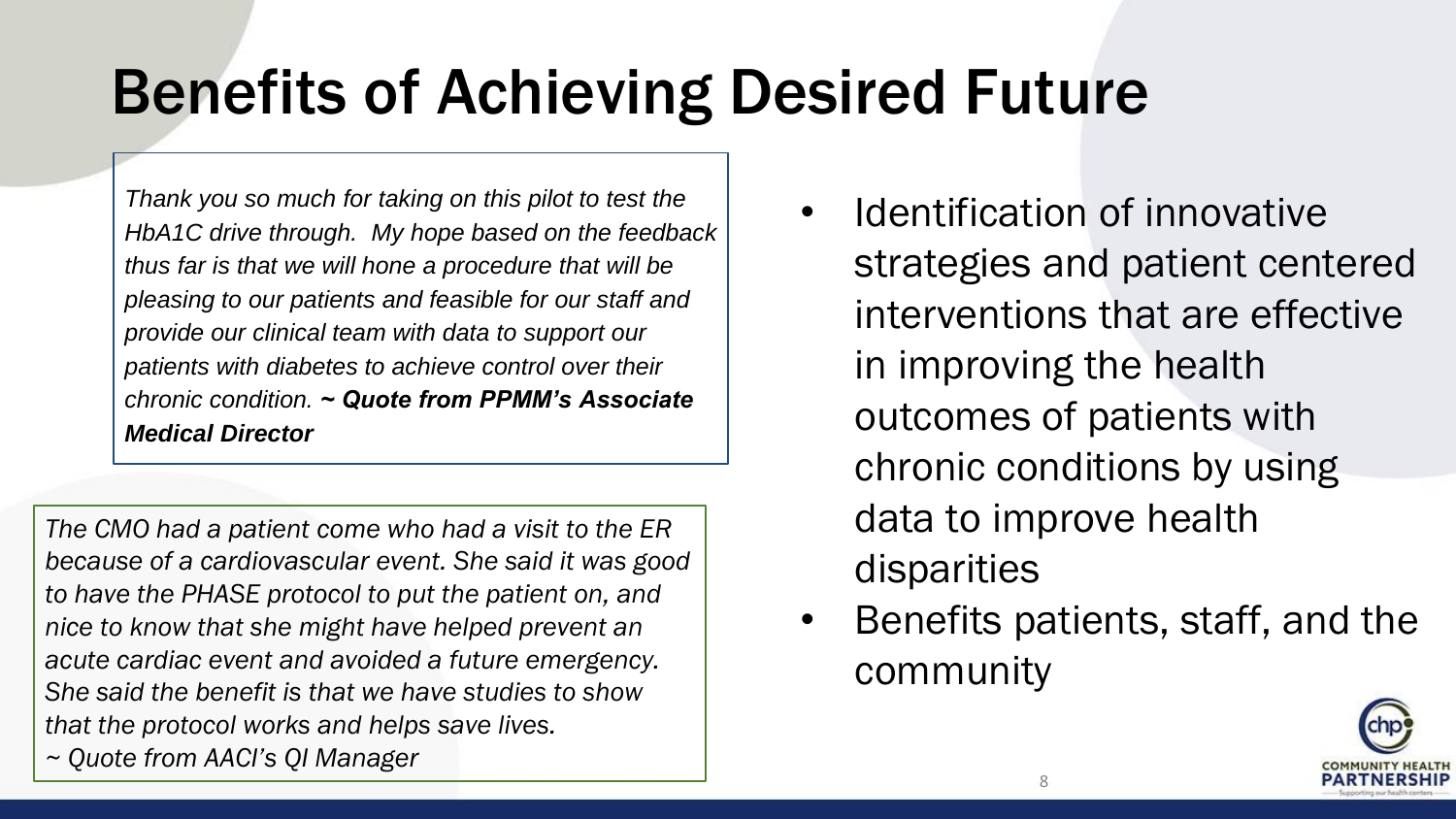## Challenges if We Don't Move Forward with **Solution**

- Needs of marginalized patients will continue to get lost in the data resulting in inability to understand the scope of disparities or build strategies to solve the problem
- Piecemeal approach to collecting disparity data and spreading best practices across consortium
- Difficult to advocate for the CHCs, the patients they serve, and their surrounding communities without

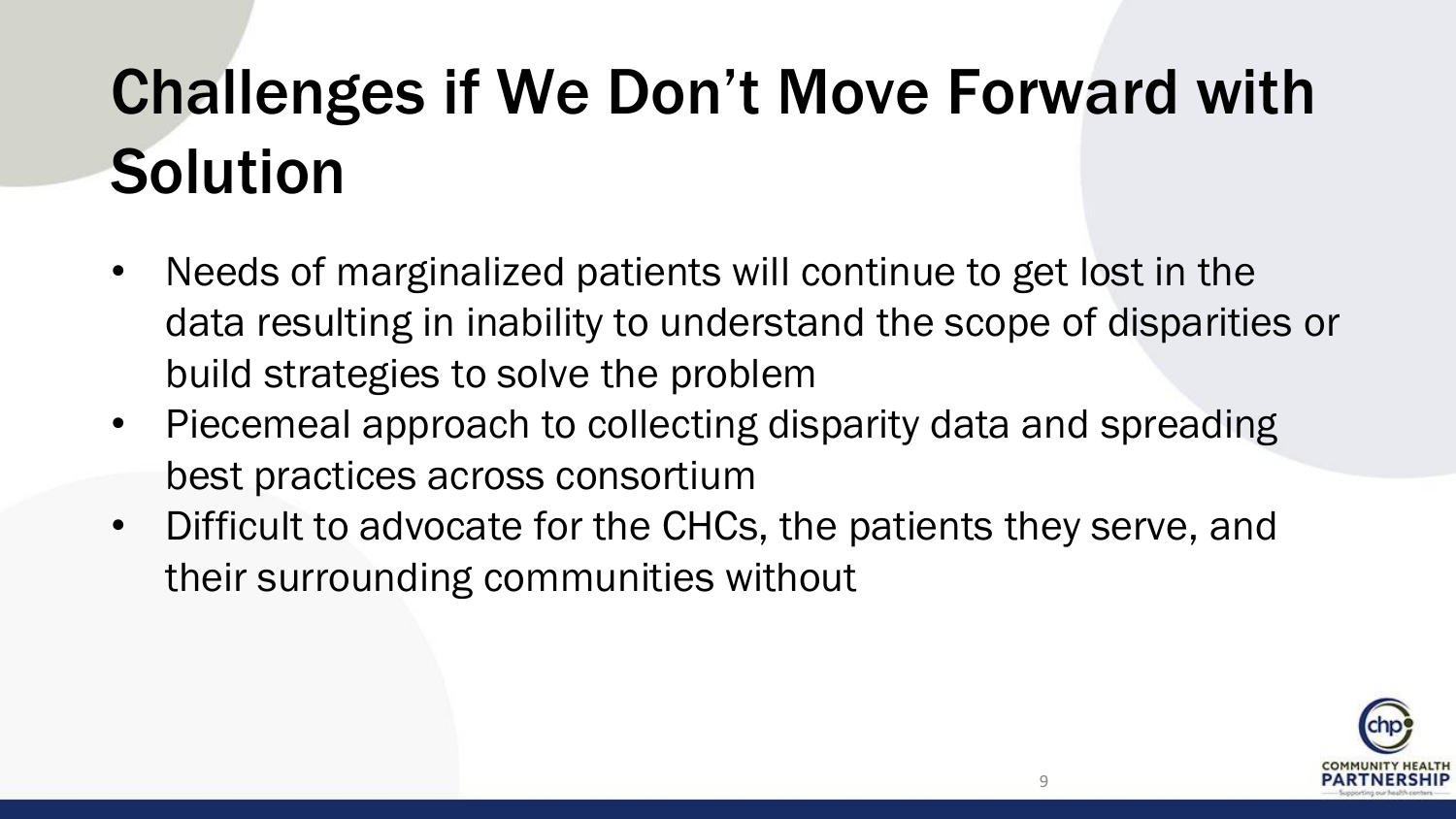## What We Need from Our Leaders to Make it Happen

- Data Governance Committee's approval to share more than clinic level data with CHP
- Data Governance Committee's continued support while planning and implementing data collection system.
- Funding resources to support staffing and dedicated time to develop internal data infrastructure and organizations health equity priority focus
- Provides unrestricted funding to support initial activities.
- Motivate local payers provide direct funding to CHP to support the activities in the plan, particularly those that support the metrics and requirements that high priority for the health plans.